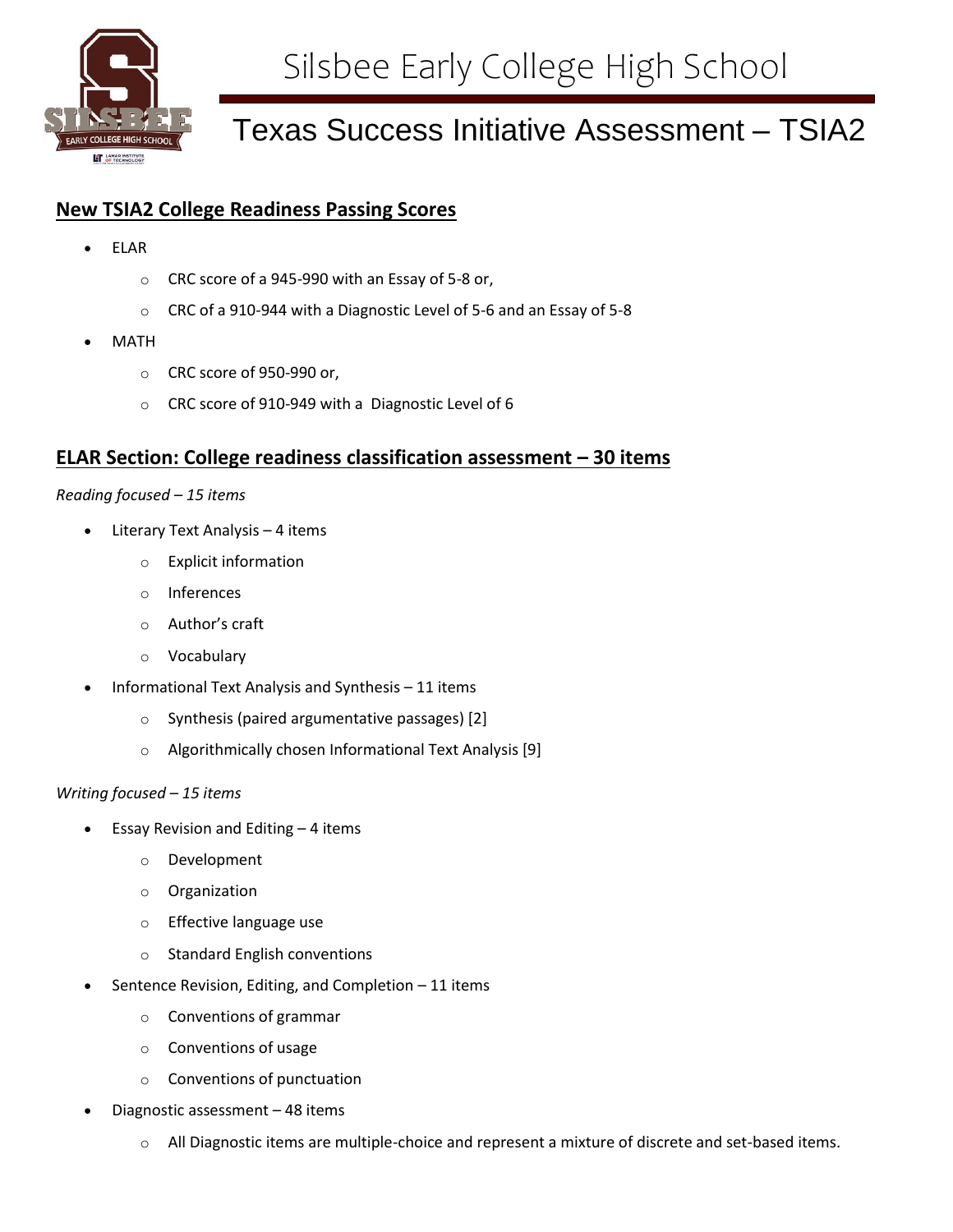# **Essay Section**

 The Essay Test measures students' ability to produce writing that emphasizes precise use of language, logical presentation of ideas, development of a point of view, and clarity of expression— traits highly valued in college courses. *Students are encouraged to write 600 words.*

# *Holistic Rubric for Grading*

- Purpose and Focus—The extent to which the writer presents information in a unified and coherent manner, clearly addressing the issue
- Organization and Structure—The extent to which the writer orders and connects ideas
- Development and Support—The extent to which the writer develops and supports ideas
- Sentence Variety and Style—The extent to which the writer crafts sentences and paragraphs demonstrating control of vocabulary, voice, and structure
- Mechanical Conventions—The extent to which the writer expresses ideas using Standard English conventions
- Critical Thinking—The extent to which the writer communicates a point of view and demonstrates reasoned relationships among ideas

# **Breakdown of Scoring**

# *Score of 8*

*An essay in this category demonstrates clear and consistent mastery of on-demand essay writing with a few minor errors. A typical essay*

- *Effectively and insightfully develops a point of view on the issue;*
- Addresses an appropriate audience and demonstrates a clear purpose for writing in the thesis statement;
- *Demonstrates outstanding critical thinking, using effective examples, reasons, and other evidence to support its position;*
- *Is well organized and clearly focused, demonstrating clear coherence and smooth progression of ideas;*
- *Exhibits skillful use of language, using a varied, accurate, and apt vocabulary;*
- *Demonstrates varied and effective sentence structure; and*
- *Is free of major errors in grammar, spelling, and punctuation.*

# *Score of 7*

*An essay in this category demonstrates consistent mastery of on-demand essay writing, although it may have occasional minor errors. A typical essay*

- *Effectively and insightfully develops a point of view on the issue;*
- *Addresses an appropriate audience and demonstrates a clear purpose for writing in the thesis statement;*
- *Demonstrates outstanding critical thinking, using appropriate examples, reasons, and other evidence to support its position;*
- *Is well organized and focused, demonstrating clear coherence and smooth progression of ideas;*
- *Exhibits appropriate language, using a varied and accurate vocabulary;*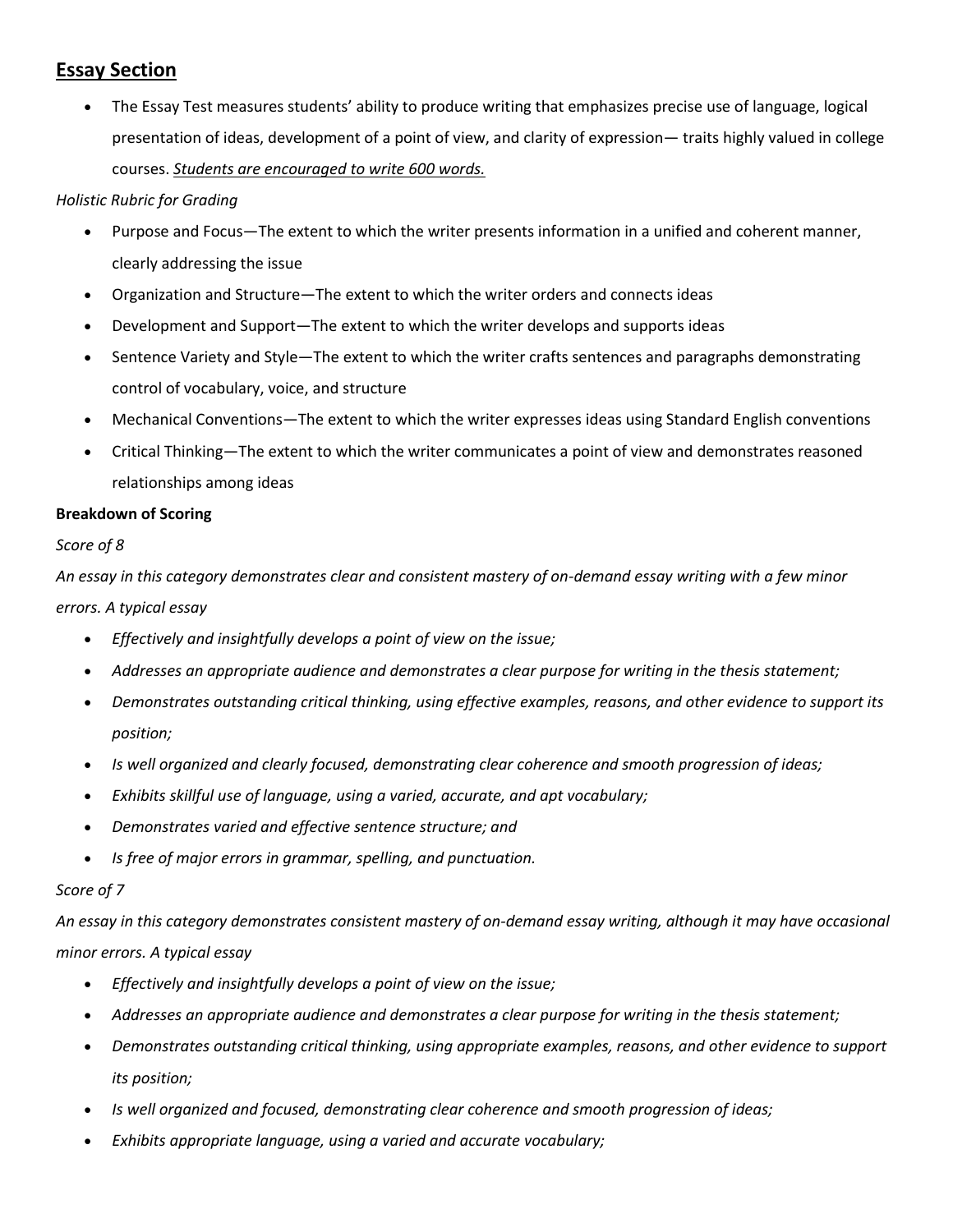- *Demonstrates varied sentence structure; and*
- *Is practically free of errors in sentence structure, grammar, spelling, and punctuation.*

## *Score of 6*

*An essay in this category demonstrates reasonably consistent mastery of on-demand essay writing, although it may have occasional lapses in quality. A typical essay*

- *Effectively develops a point of view on the issue;*
- *Addresses an appropriate audience and demonstrates a clear purpose for writing;*
- *Demonstrates strong critical thinking, generally using appropriate examples, reasons, and other evidence to support its position;*
- *Is well organized and focused, demonstrating coherence and a logical progression of ideas;*
- *Exhibits consistent control in the use of language;*
- *Demonstrates adequate variety in sentence structure; and*
- *Is generally free of errors in sentence structure, grammar, usage, spelling, and punctuation.*

## *Score of 5*

*An essay in this category demonstrates adequate mastery of on-demand essay writing, although it will have lapses in quality. A typical essay*

- *Develops a viable point of view on the issue;*
- *May stray from the audience and purpose but is able to refocus;*
- *Demonstrates competent critical thinking, using adequate examples, reasons, and other evidence to support its position;*
- *Is generally organized and focused but could lack coherence and logical progression of ideas;*
- *Exhibits adequate but inconsistent control of language;.*
- *Demonstrates some variety in sentence structure; and*
- *Contains some minor errors in sentence structure, grammar, spelling, and punctuation.*

## *Score of 4*

*An essay in this category demonstrates developing mastery of on-demand essay writing. A typical essay:*

- *Develops a viable point of view on the issue;*
- *May stray from audience and purpose;*
- *Demonstrates some critical thinking but may do so inconsistently or use inadequate examples, reasons or other evidence to support its position;*
- *May lack control of organization or focus, demonstrating some lapses in coherence or progression of ideas;*
- *Contains some errors in sentence structure and use of grammatical conventions such as word choice, usage, spelling and punctuation.*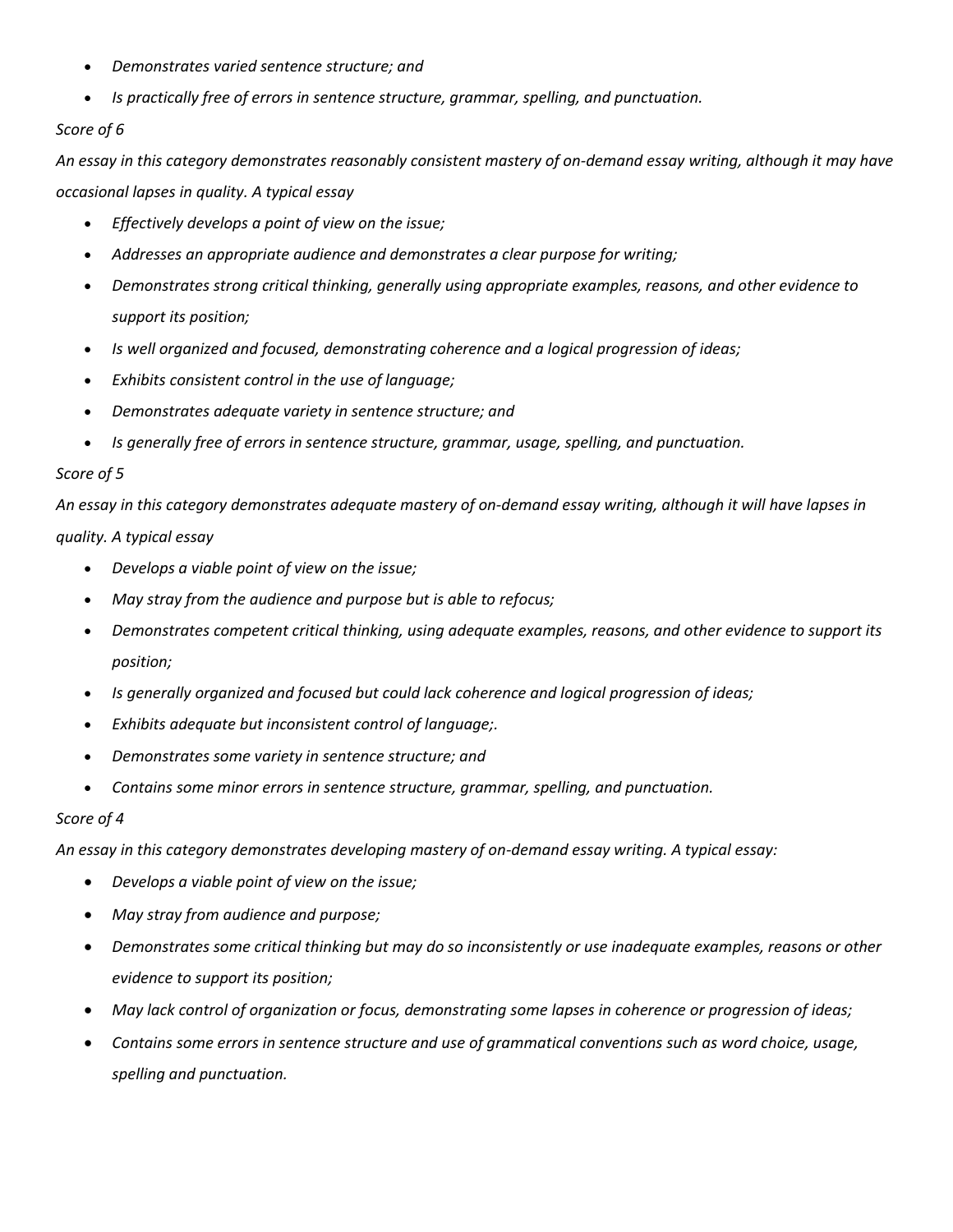## *Score of 3*

*A response in this category demonstrates little mastery of on-demand essay writing; the response is "awed by one or more of the following weaknesses:*

- *Presents a vague or limited point of view on the issue;*
- *Demonstrates little awareness of audience;*
- *Attempts to develop the main idea though that attempt is inadequate;*
- *Demonstrates weak critical thinking with little complexity of thought or with "awed reasoning ;*
- *Provides inappropriate or insufficient examples, reasons or other evidence to support its position;*
- *Is poorly organized and/or focused or demonstrates serious problems with coherence or progression of ideas;*
- *Displays limited word choice and little sentence variety;*
- *Contains many errors in mechanical conventions of usage, sentence structure, grammar, spelling and punctuation.*

## *Score of 2*

*A response in this category demonstrates very little mastery of on-demand essay writing; the response is "awed by many or most of the following weaknesses:* 

- *Presents a vague or limited point of view on the issue;*
- *Demonstrates little awareness of audience;*
- *Presents an unclear main idea;*
- *Demonstrates weak critical thinking with little complexity of thought or with "awed reasoning;*
- *Organizes ideas ineffectively, demonstrating a problematic progression of ideas;*
- *Displays numerous errors in word choice, usage and sentence structure;*
- *Contains significant spelling, grammar, punctuation and mechanical errors.*

## *Score of 1*

*A response in this category demonstrates no mastery of on-demand essay writing; the response is severely "awed by many or most of the following weaknesses:*

- *Lacks a viable point of view on the issue;*
- *Demonstrates no awareness of audience;*
- *Fails to present a main idea;*
- *Demonstrates "awed reasoning;*
- *Demonstrates no complexity of thought;*
- *Is disorganized and/or disjointed;*
- *Displays fundamental errors in word choice, usage and sentence structure;*
- *Contains pervasive spelling, grammar, punctuation and mechanical errors.*